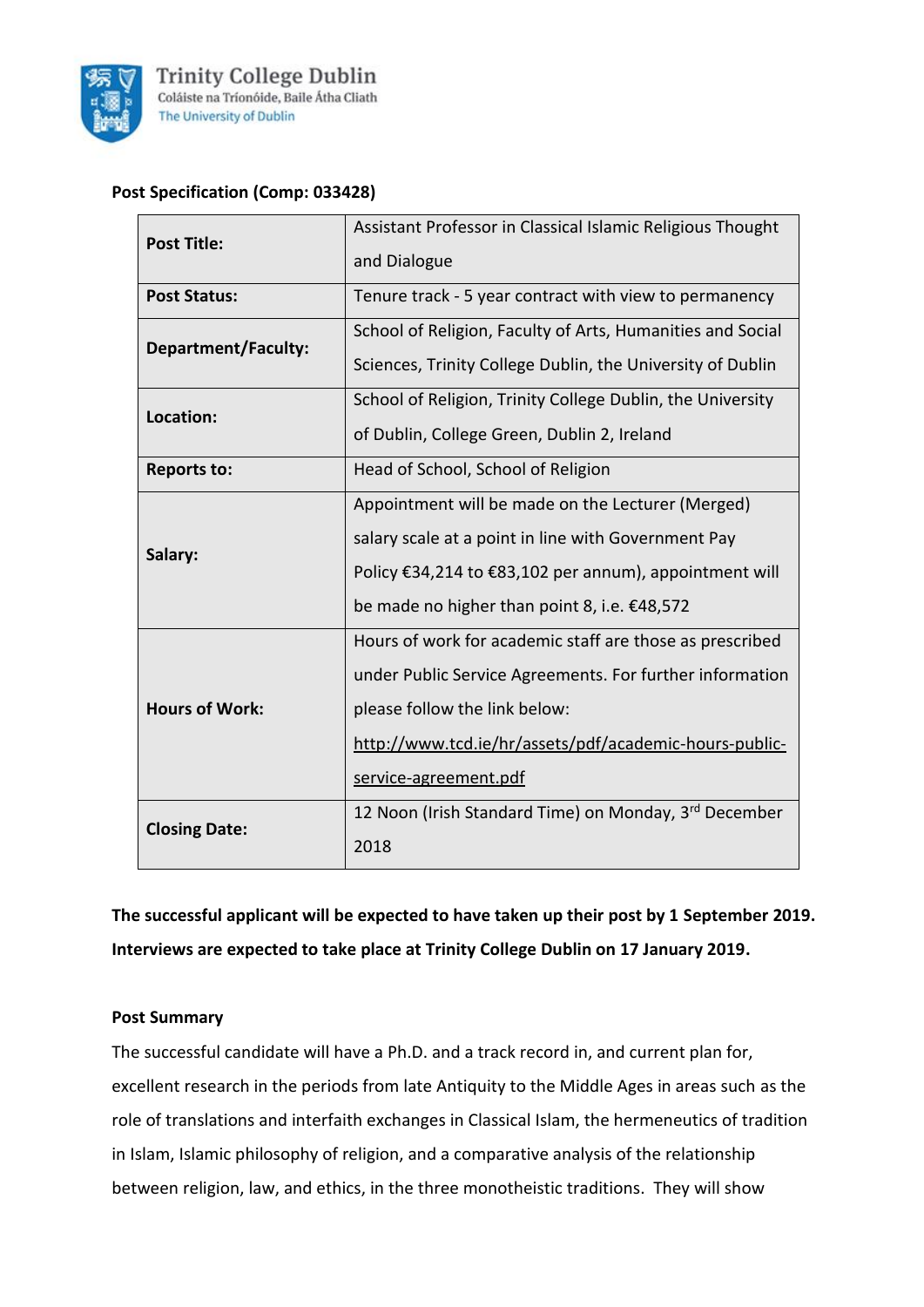evidence of creative and effective teaching, and carry out skilfully the administrative tasks arising from the teaching, supervision, examining and personal care of students in the School of Religion. The successful candidate will add to the School's interdisciplinary excellence, contributing to the critical hermeneutical study of the origins and development of Judaism, Christianity, and Islam in the Mediterranean encounter of cultures and religions, of their foundational scriptures, history of effects, and contemporary significance. They will develop links with Irish and international universities and institutions, enhance the School's capacity to recruit undergraduate and postgraduate students globally, seek Research Council and philanthropic funding and deliver innovative, effective and technology-enhanced education.

#### **Further Information**

Informal enquiries about this post should be made to Professor Siobhán Garrigan by email: garrigs@tcd.ie

## **Standard Duties and Responsibilities of the Post**

- Research and publication of research at the highest international peer-reviewed standard.
- Teaching, supervision and assessment of Undergraduate and Postgraduate students.
- Serving as a Tutor in College.
- Co-operation with colleagues in the work of the School.
- Administrative/Service duties as requested by the Head of School.

#### **Research**

- Presenting papers at international conferences and organising workshops, conferences and lecture series.
- Publishing scholarly works in international, peer-reviewed publications.
- Contributing fully to the research culture of the School (offering research seminars, hosting speakers, etc.).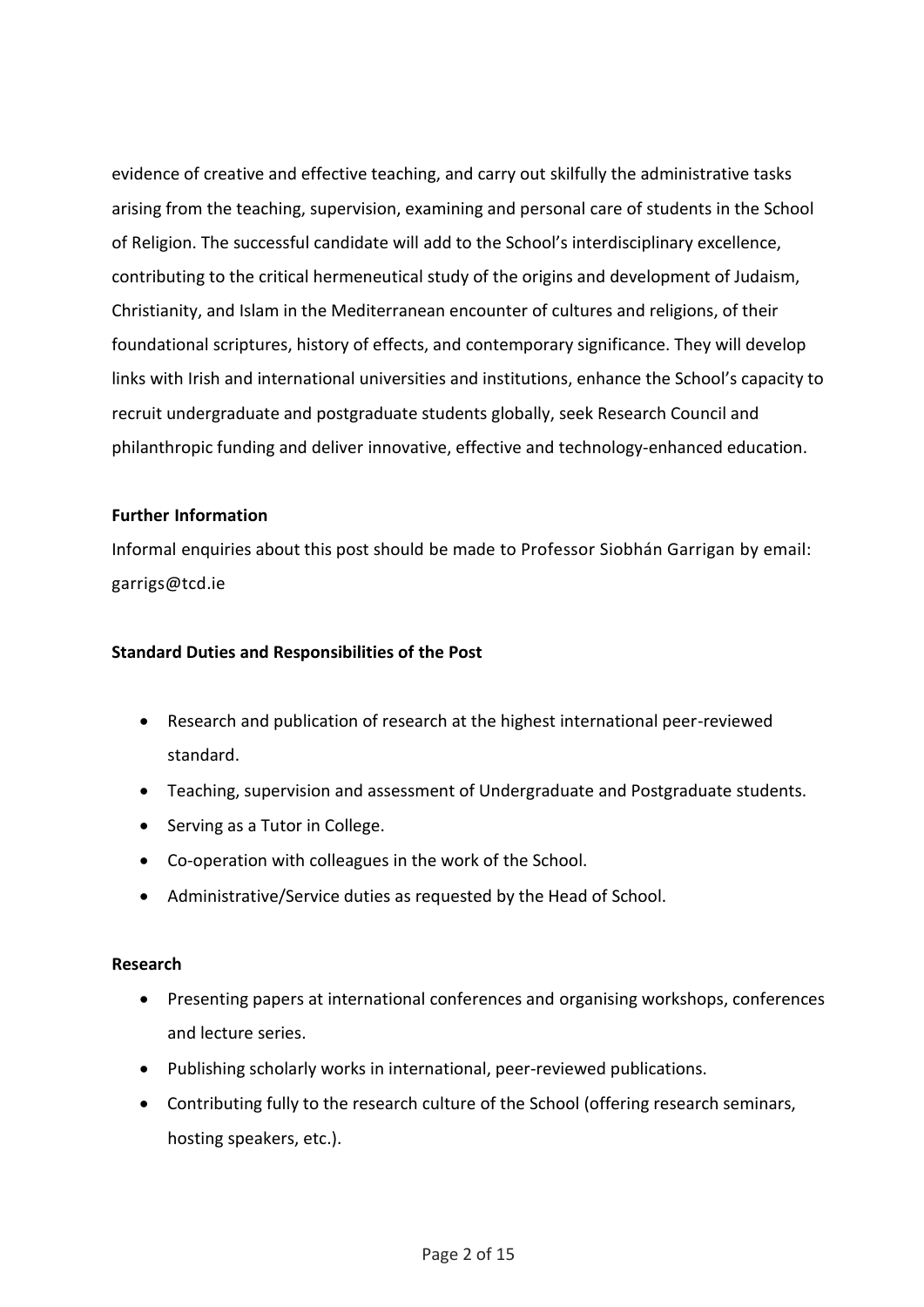• Establishing and sustaining links with other academic departments and institutions within and beyond Trinity College, and with government, civic, and international bodies; and publicly representing the School to such bodies.

## **Teaching**

- Providing undergraduate and postgraduate taught programmes, including module coordination, delivery of lectures and seminars, and many different sorts of assessment.
- Contributing to collaboratively taught modules at undergraduate and postgraduate levels, including in Christian-Muslim relations in addition to the candidate's own area of Islamic Studies.
- Taking on the teaching-related responsibilities of academic assessment, course administration, curriculum development, and student care.
- Supervising of undergraduate dissertations.
- Supervising M. Phil., M. Litt. and Ph.D. dissertations.

#### **Administration**

- Contributing to the School's administrative work, as requested by the Head of School.
- Participating in recruitment initiatives (e.g., Higher Options, Open Days, school visits)
- Co-ordinating ERASMUS and other international exchanges in Islamic Studies.

#### **Person Specification**

#### **Qualifications**

- The successful candidate will have a Ph.D. in the development and the encounters of Islam in the period from late Antiquity to the Middle Ages. (Essential)
- An undergraduate degree in Islamic, Oriental or Religious Studies. (Desirable)

The successful candidate will be expected to provide evidence of and demonstrate the following: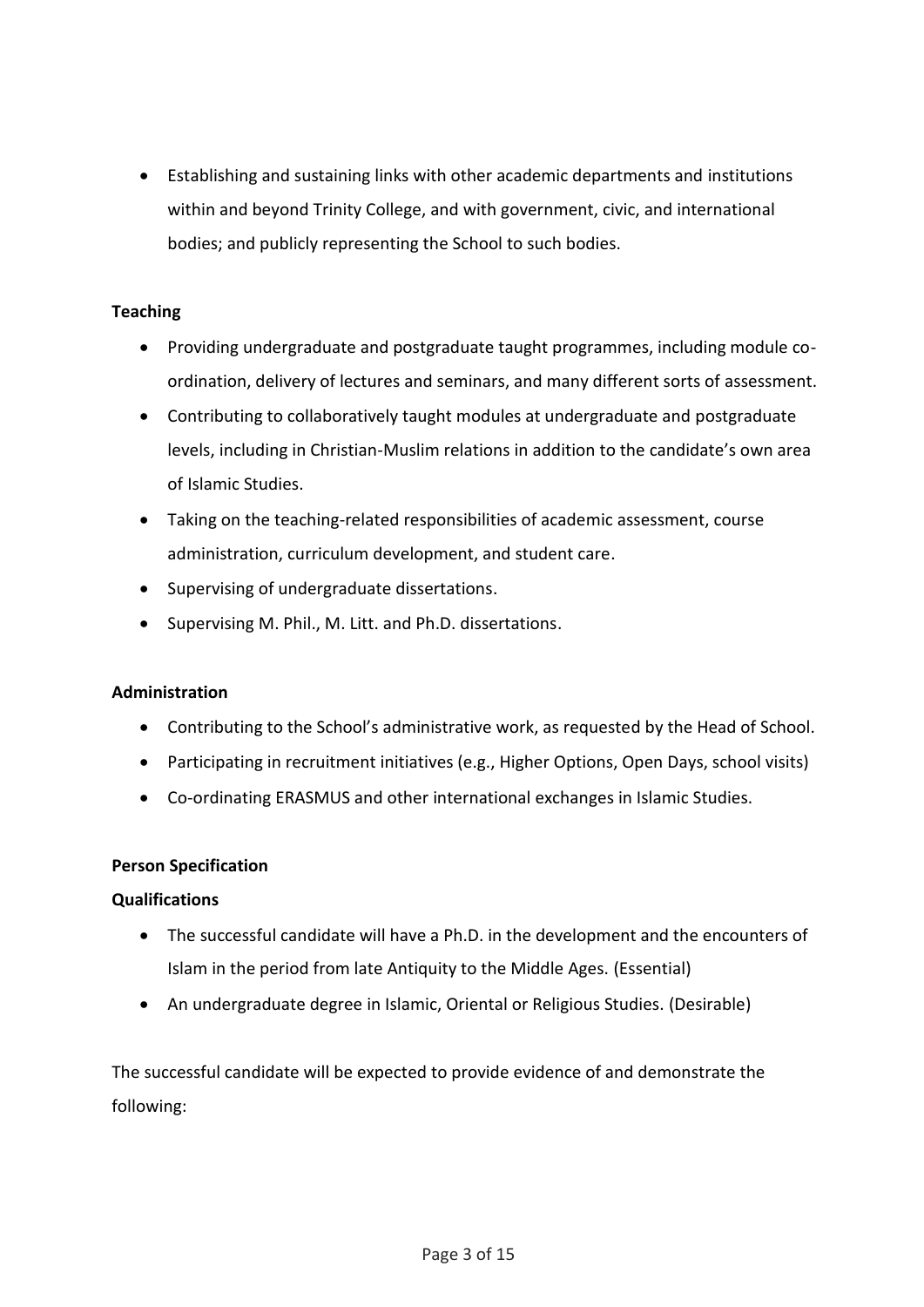## **Research**

Essential:

- A track record of published research in Islamic Studies.
- Linguistic competency relevant to the study of the field: Classical Arabic.
- Potential to contribute to the School's research strengths in analyses and comparisons of the monotheistic traditions, reflecting the relationship to disciplines such as biblical studies and religious studies, theology and philosophy, philology and history.
- An ability to initiate and supervise research projects.
- Knowledge of recent research in the relevant areas.
- Publication of monographs, book chapters and articles in peer‑reviewed journals.
- Experience of or potential for participation in and organization of research seminars and international conferences.

Desirable

• Proven ability or evidence of potential to attract external research funding.

# **Teaching**

Essential

- Evidence of effective and innovative teaching of both small and large groups (up to 40) of undergraduate and postgraduate students in lecture and seminar settings, and of setting and managing a range of forms of assessment.
- Experience of developing new modules and teaching material.
- Experience of working collaboratively and effectively in an interdisciplinary environment.
- Evidence of personal contribution and commitment to excellence in teaching.
- Excellent communication and interpersonal skills.

Desirable

- Experience of using new teaching media and online course delivery.
- Experience of supervising undergraduate and postgraduate dissertations.
- Potential for recruiting and supervising postgraduate research students.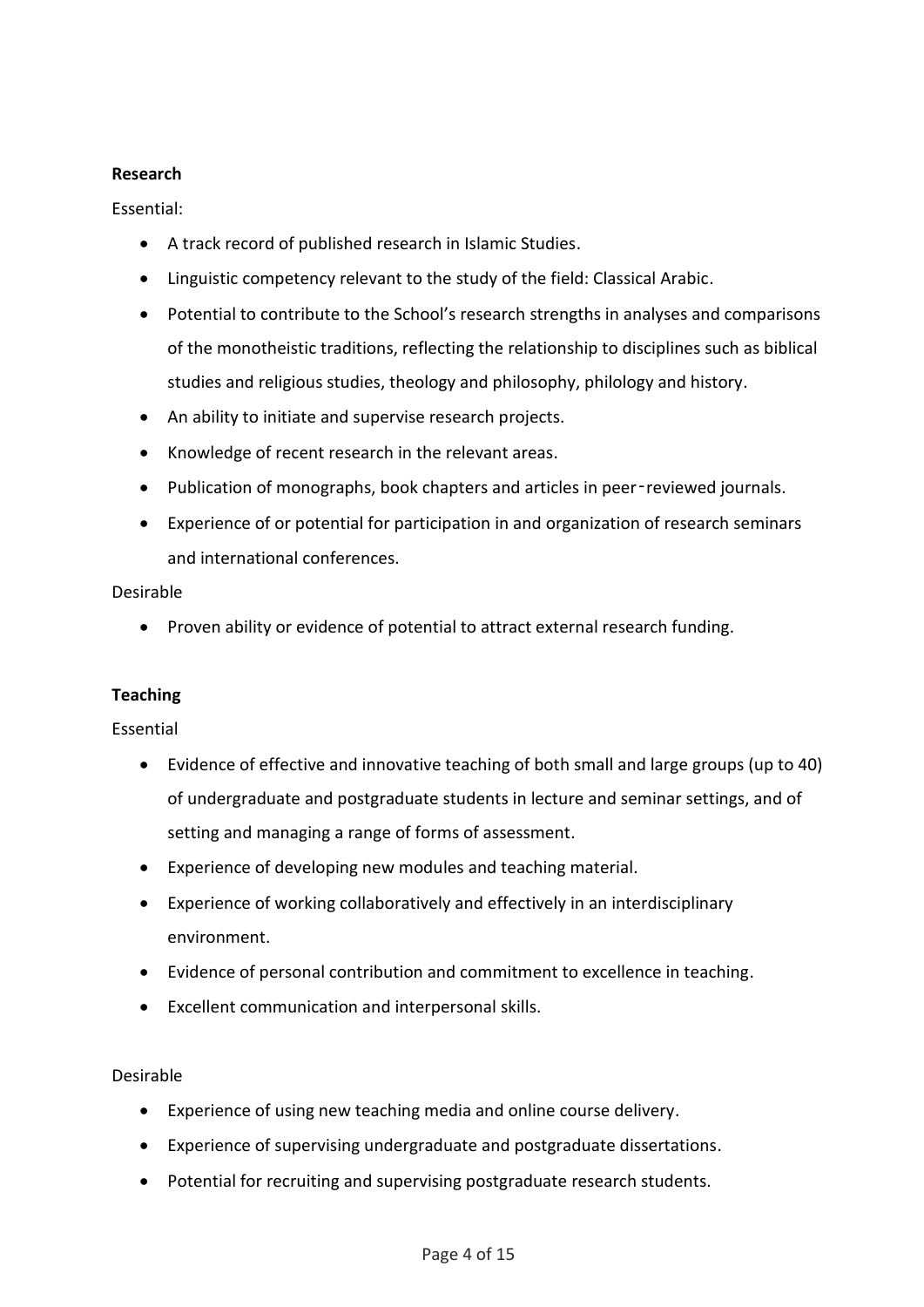## **Administration**

## Essential

- Excellent organisational and administrative skills.
- Experience of developing, managing and co-ordinating modules and programmes.
- Ability to take on roles such as Tutor and Head of Year.
- Experience of organizing research seminars and public events.
- Ability to engage in recruitment activities in Higher Options events, Open Days and in secondary schools.
- Ability to establish targets and goals to support School and College strategies.
- A commitment to student care.

## Desirable

• Experience of project management and research grant applications.

## **Other essential attributes**

- Ability to work effectively as member of a team.
- Willingness to contribute to the School, College and to the wider community.
- A commitment to collegiality and to one's own professional development.

# **Service to the University / Administration:**

Essential:

- Experience of module and programme management and development.
- Experience of organising research seminars, public events, recruitment activities.
- Ability to take responsibility in various aspects of academic administration, which may include Admissions, Student Recruitment, Examinations, Course Leadership, and others.
- Proven track record in organisation and administration including leading and working collaboratively with other colleagues as part of a course team.
- A commitment to student care.
- A commitment to professional development.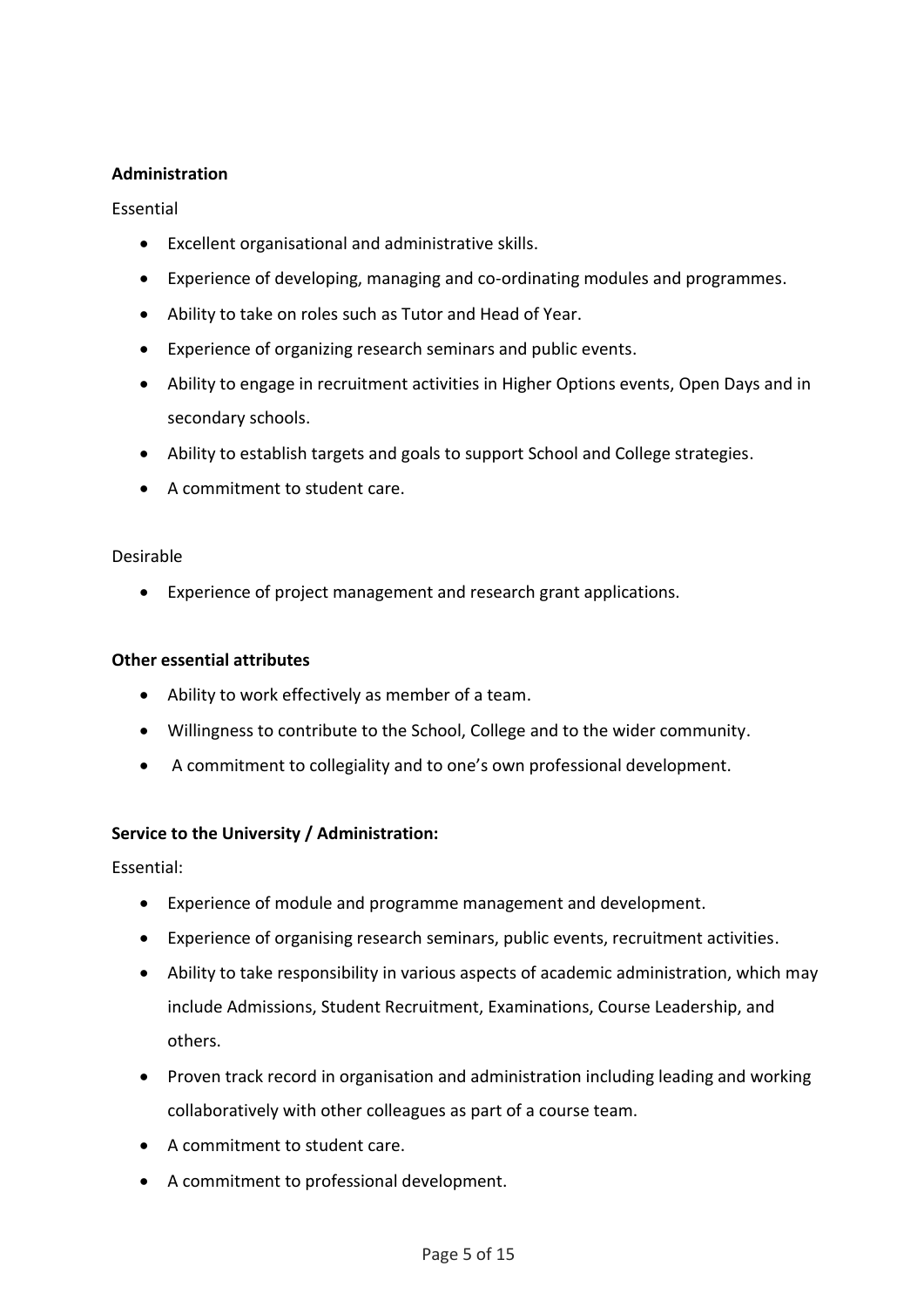# **Engagement with Discipline/ Society:**

Essential:

- The successful candidate will be expected to demonstrate significant engagement with both their current institution and society at large, in activities that show their contribution to their current School, University, and academic field.
- Demonstrate societal engagement relevant to the University of Dublin's vision and mission statement.

#### **Further Skills & Competencies:**

- Team work: the ability to work independently as well as part of a team; in particular, ability to collaborate with colleagues in other disciplines (in teaching, research, course development and other initiatives).
- Excellent presentation skills with highly developed skills.
- Evidence of being a strategic thinker, demonstrating the ability to convert vision and commitment into practical, feasible initiatives.
- Tried and tested organisational skills with efficiency in course related administration.
- A profound commitment to scholarship, student care and societal engagement relevant to the University's mission statement.

# **Application Information**

Applicants should provide the following information when applying for the position of Assistant Professor in Classical Islamic Religious Thought and Dialogue.

#### **Details required for Application Process:**

- 1. A cover letter;
- 2. A comprehensive Curriculum Vitae, including a full list of publications;
- 3. The names and contact details (i.e. addresses, e-mail, phone.) of three referees
- 4. A research plan (summarising research to be carried out in the next three years and including details of funding to be sought  $-2$  pages max.);
- 5. A teaching statement (summarising teaching experience and philosophy 2 pages max.).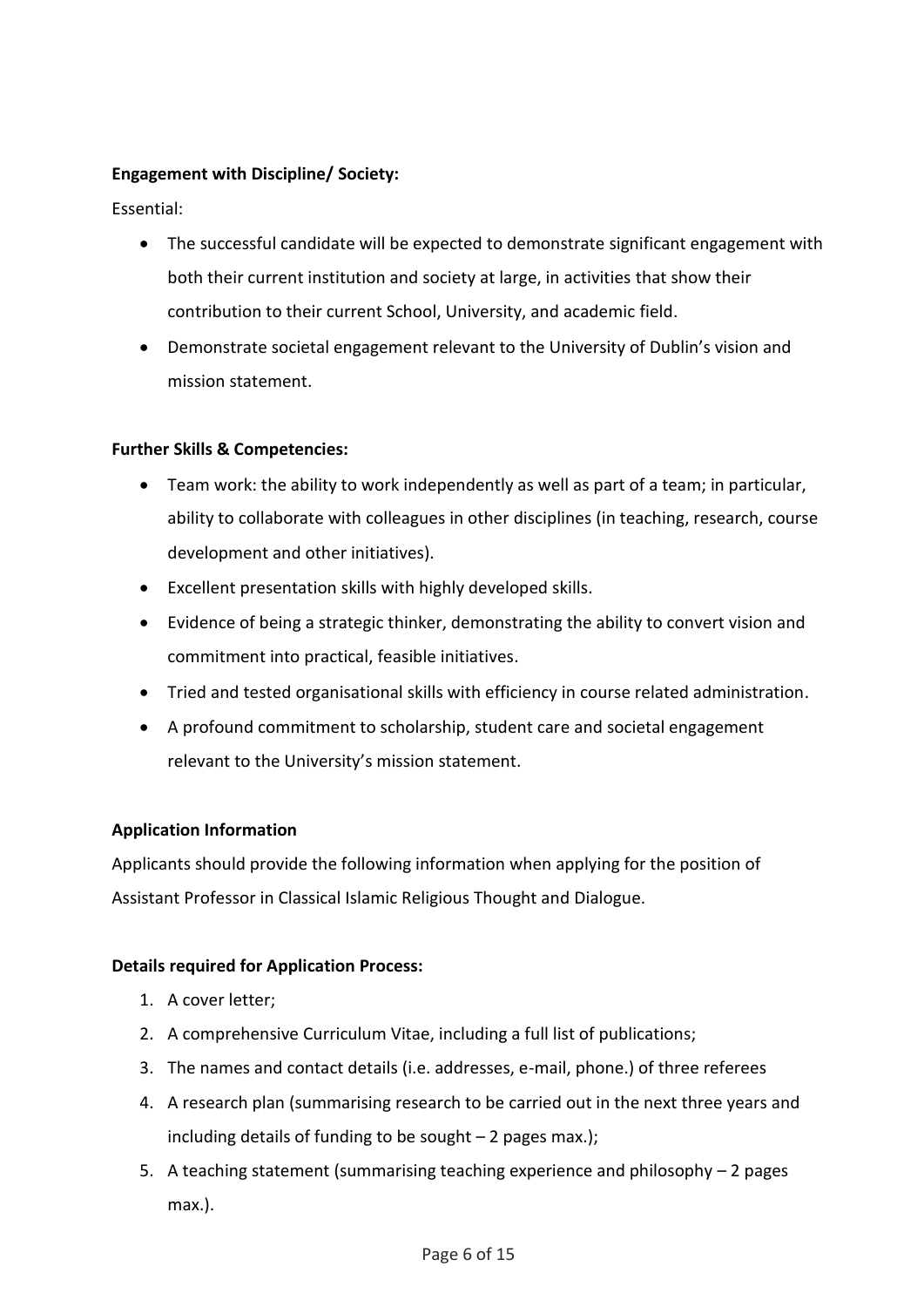#### **PLEASE NOTE:**

- 1. Candidates who do not submit this information will not be considered for shortlisting;
- 2. Candidates who do not address the application requirements above in their cover letter will not be considered at the shortlisting stage;
- 3. Candidates should note that the interview process for this appointment will include the delivery of a presentation.

#### **School of Religion**

The School of Religion ranks in the top 100 in the world (QS Rankings 2018) and is one of the twelve Schools that comprise Trinity College's Faculty of Arts, Humanities and Social Sciences. It brings together biblical studies, theology, ethics, the cultural study of religion, and international conflict and peace studies as independent but related disciplinary fields.

The School's undergraduate and postgraduate courses explore encounters between religions and cultures from their roots in antiquity to the present day. They investigate the intellectual and institutional resources developed in historical and current interactions and conflicts and apply them to the challenges and the opportunities societies face in an age of globalisation.

This School of Trinity College Dublin tackles the questions facing humanity by seeking to understand the roles of religion, peace-making and theology in both their historical settings and contemporary life.

Our degrees educate students in multiple modes of analysis and communication - history, philosophy, literary criticism, languages, sociology and political sciences. Committed to interdisciplinarity, academic rigour, dialogue and civic engagement, the School pursues its goals through research, teaching, facilitation of transformative student experiences and collaborations with the public. The School has specialisms in (1) Peace Studies and (2) Religious Studies, specifically: Biblical Studies, the Cultural Study of Religion, Ethics, and Christian Theology – including Theology in the Catholic Tradition and Ecumenics; it also has a growing reputation in Jewish, Islamic and Buddhist Studies. Students can specialise in one of the above discrete fields of study or can work on the synergies and interconnections between them.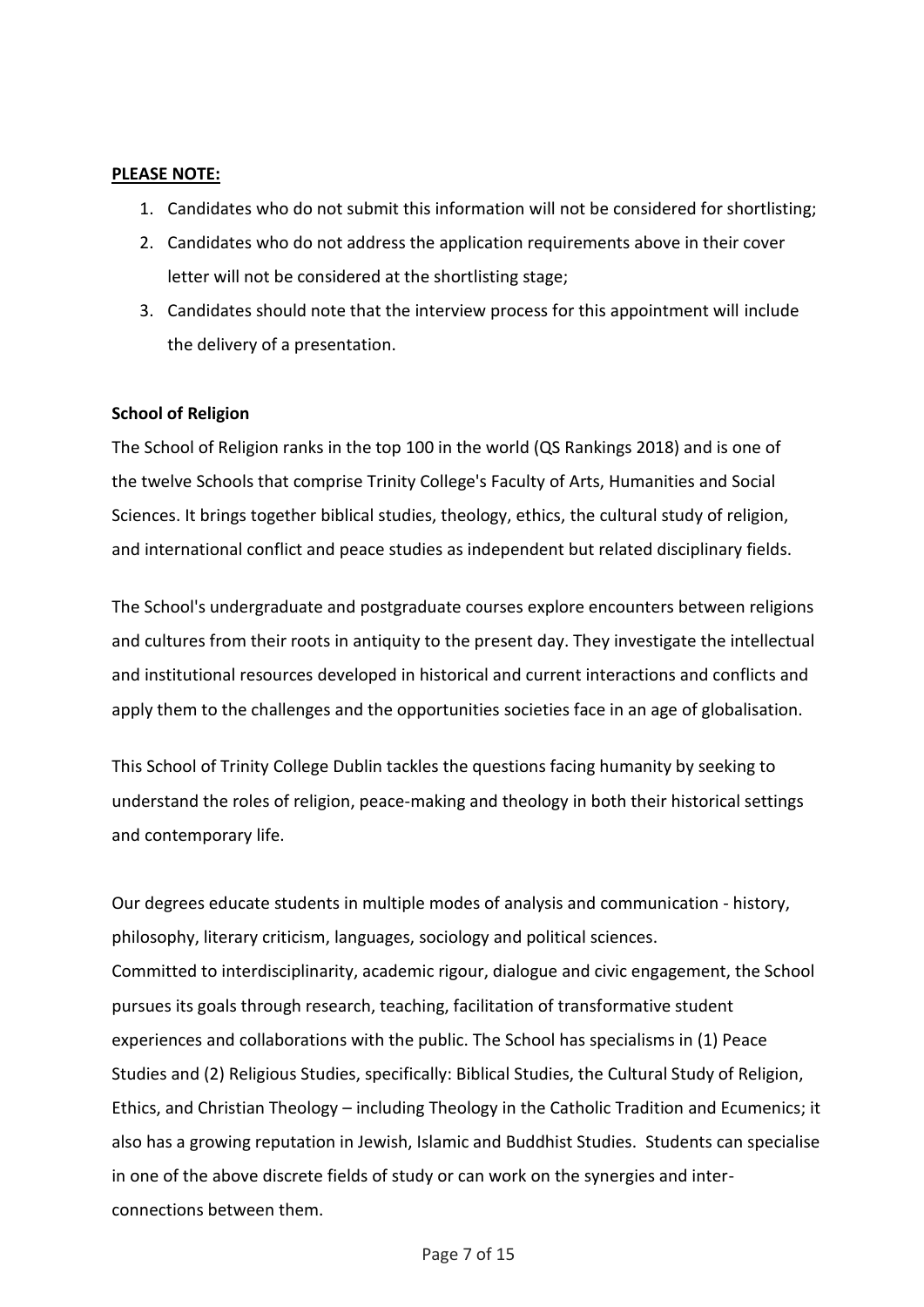The School has a strong commitment to community engagement. It has a campus in Belfast as well as in Dublin. More details can be found here:<https://www.tcd.ie/religion/>

## **Further Information for Applicants**

| URL Link to Area            | www.tcd.ie             |
|-----------------------------|------------------------|
| URL Link to Human Resources | https://www.tcd.ie/hr/ |

# **Trinity College Dublin, the University of Dublin**

Trinity is Ireland's premier university, with a proud tradition of excellence stretching back to its foundation in 1592. The oldest university in Ireland, and one of the oldest in Europe, today Trinity sits at the intersection of the past and the future, and is ideally positioned as a major university in the European Union. Our 47-acre campus is located in the heart of Dublin city centre and is home to historic buildings dating from the University's establishment, as well as some of the most cutting-edge teaching and research facilities in Ireland. Students at Trinity benefit from a unique educational experience across a range of disciplines in our three faculties – Arts, Humanities, and Social Sciences; Engineering, Mathematics and Science; and Health Sciences. The pursuit of excellence through research and scholarship is at the heart of a Trinity education, and our researchers have an outstanding publication record and strong record of grant success.

Trinity has developed 18 [broad-based multidisciplinary research themes](https://www.tcd.ie/research/themes/) that cut across disciplines and facilitate world-leading research and collaboration within the University and with colleagues around the world. These internationally recognised themes include such diverse areas as Cancer, Immunology, Telecoms, Identities in Transformation, Nanoscience, Neuroscience, and Making Ireland. Researchers from across the University work together in innovative ways to develop new and exciting approaches to their research and explore the frontiers of knowledge in the  $21<sup>st</sup>$  century. In creating these dedicated research themes, Trinity's researchers are able to become a more powerful force on the global stage, successfully competing for large-scale grants and attracting top students and faculty to the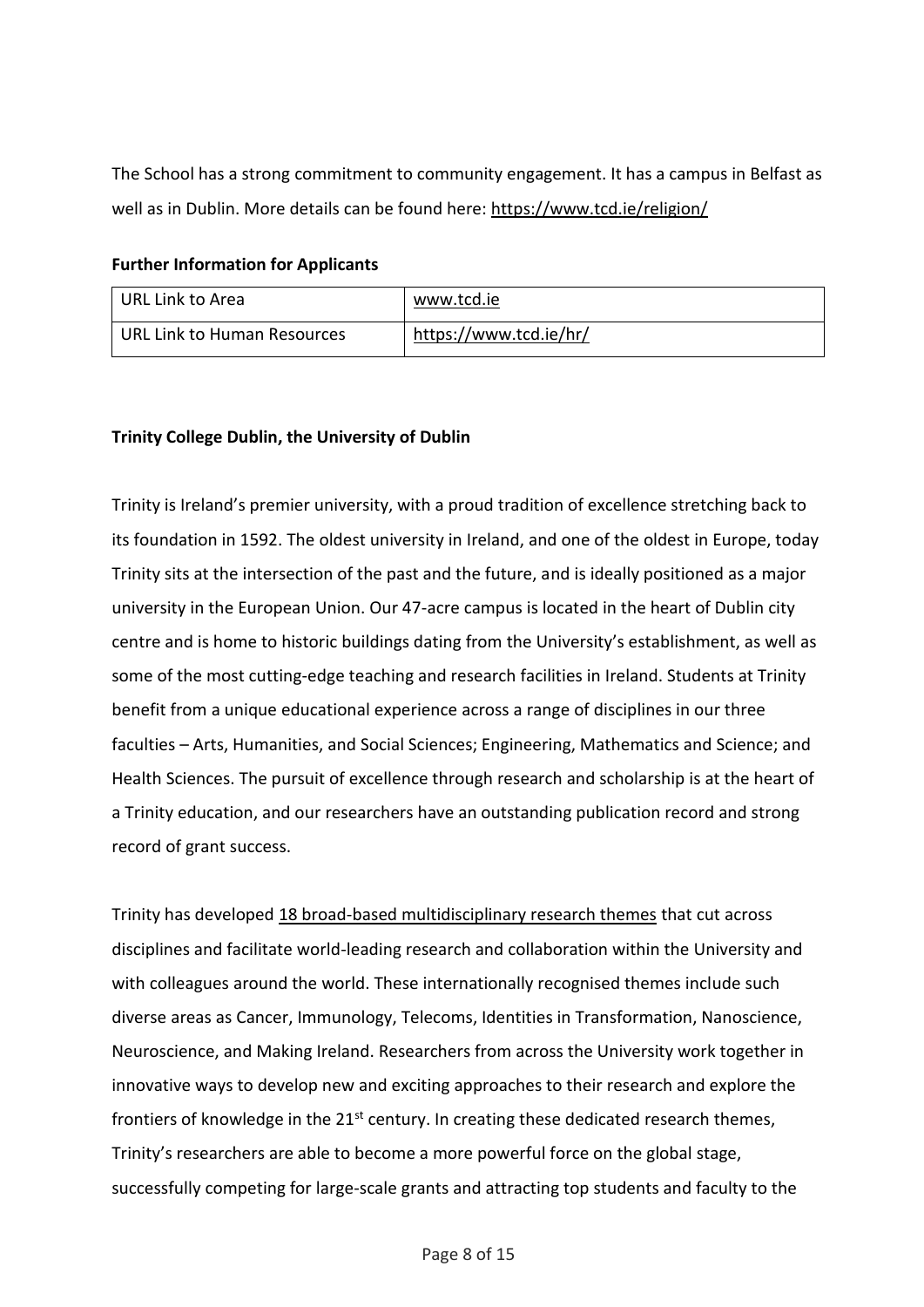University. Trinity is home to Ireland's first purpose-built Nanoscience research institute, CRANN, which opened in January 2008. This state-of-the-art facility houses 150 scientists, technicians, and graduate students in specialised laboratories, fostering creative innovations that have seen Trinity's researchers make significant breakthroughs.

The Trinity Long Room Hub for Arts and Humanities Research Institute is the University's flagship institute for research in the Arts and Humanities, providing a world-class environment for cross-disciplinary collaborative projects. The Long Room Hub provides a central location through which the University's internationally respected Arts and Humanities research can become more visible, demonstrating its relevance for contemporary and future societies. Researchers from across the University regularly participate in debates on topical issues facing the world today. As well as operating an International Visiting Research Fellowship programme, the Long Room Hub also hosts major EU-funded Digital Humanities projects.

One of the most instantly recognised parts of Trinity's campus is the famous Old Library, home to the historic Book of Kells as well as other internationally significant holdings in manuscripts, maps, and early printed material. Trinity's Library is the largest research library in Ireland and is an invaluable resource to Trinity's students and research community. Built up over the four centuries of the University's existence, the Library's collections have benefitted from its status as a Legal Deposit library for the past 200 years, granting Trinity the right to claim a copy of every book published in Ireland and the UK. At present, the Library's holdings span approximately 4.25 million books, 22,000 printed periodical titles, and access to 60,000 e-journals and 250,000 e-books.

Trinity attracts top students from Ireland and abroad and prides itself on the consistently high standard of student admitted to the University every year. These students are drawn to Trinity for the excellence of our research-led teaching and for the quality and prestige a degree from this University confers. Trinity has also pioneered accessibility to education in Ireland, becoming the first university in the country to reserve 15% of its undergraduate places for students from non-traditional learning groups. Trinity is the top-ranked European university for student entrepreneurship and Europe's only representative in the world's top-50 universities.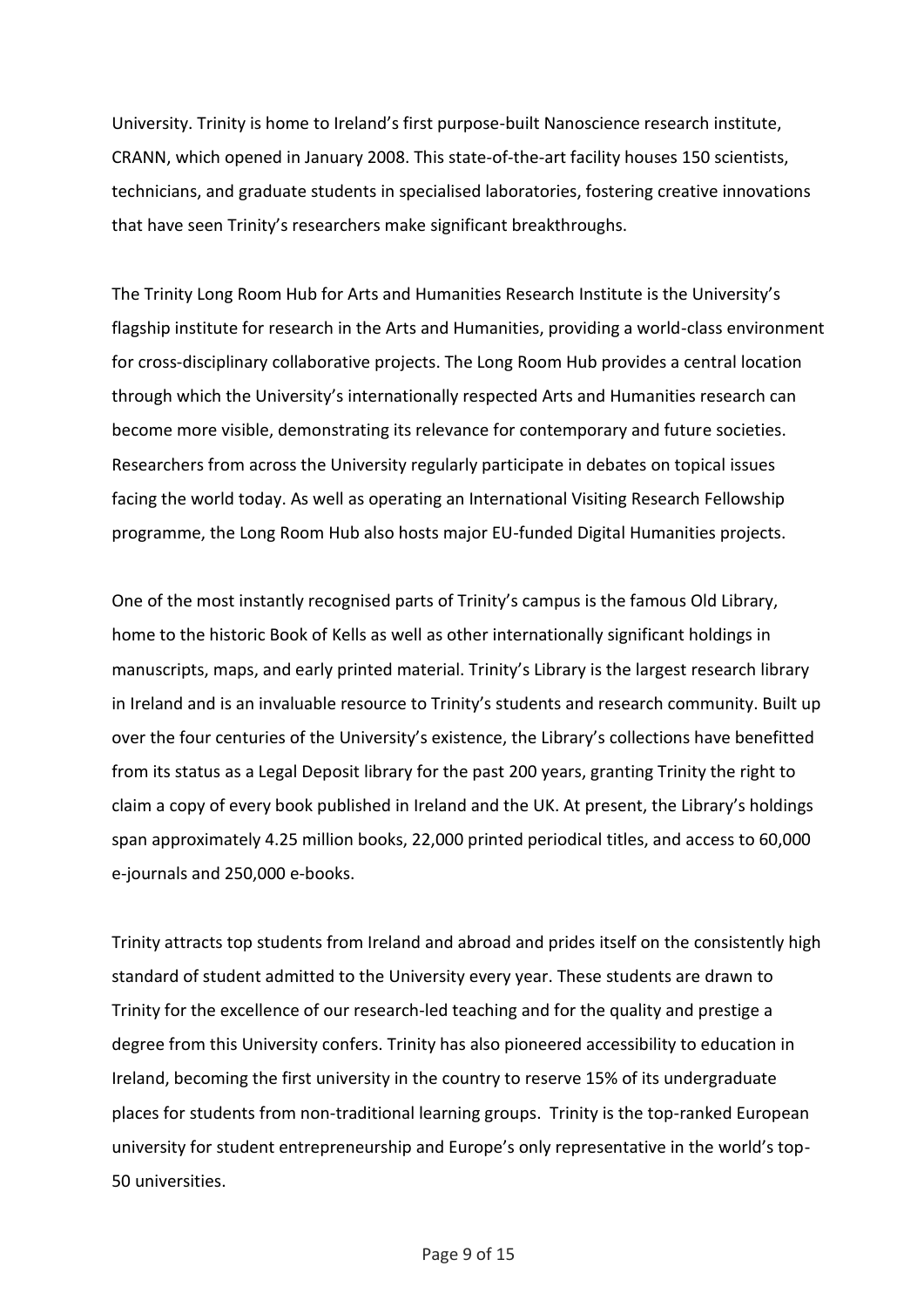Our alumni have gone on to shape the history of Ireland and of Western Europe in a wide range of fields. These include such notable figures as Jonathan Swift, Oscar Wilde, William Rowan Hamilton, Edmund Burke, William Stokes, Denis Burkitt, Louise Richardson, Lenny Abrahamson, and Anne Enright. Three of Trinity's graduates have been awarded Nobel prizes: Ernest Walton for Physics in 1951; Samuel Beckett for Literature in 1968; and William Campbell for Physiology / Medicine in 2015. Trinity also counts the first female President of Ireland among its alumni in Mary Robinson, as well as other notable former Presidents Douglas Hyde and Mary McAleese. At Trinity we are justifiably proud of our tradition, and we strive to uphold this excellence as we face the demands of the 21<sup>st</sup> century.

# **Ranking Facts**

Trinity is the top ranked university in Ireland. Using the QS methodology, the University is ranked 104th in the world and using the Times Higher Education World University Rankings methodology Trinity is  $117<sup>th</sup>$  in the world.



# **Overall**

- Trinity is Ireland's No.1 University in the QS World University Ranking, THE World University Ranking and the Academic Ranking of World Universities (Shanghai).
- Trinity is ranked 104th in the World, and 36th in Europe, in the 2018/2019 QS World University Ranking.
- Trinity is ranked in the Top 120 for Graduate Employability in the QS 2018 Rankings.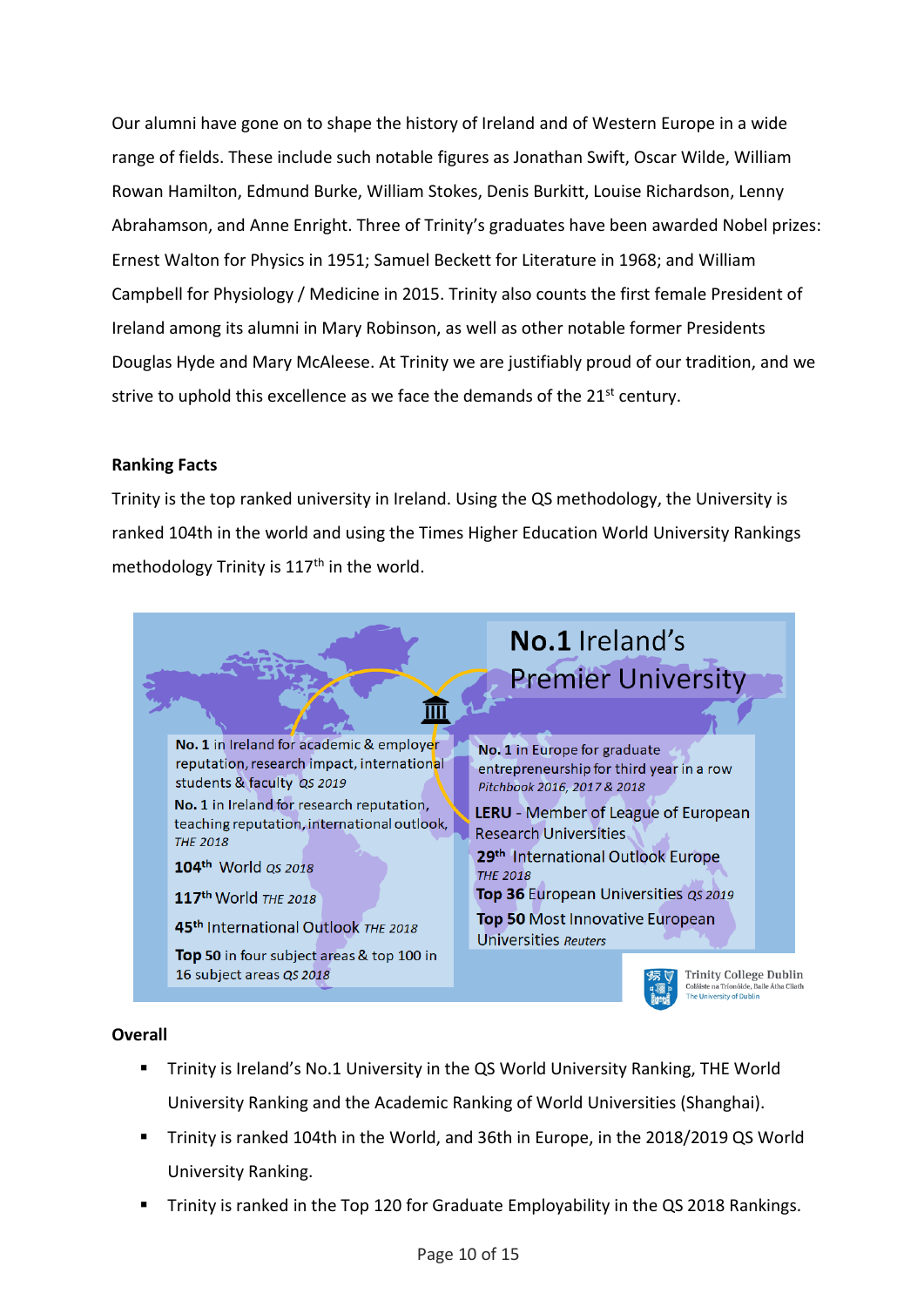- **•** Trinity is in the Top 50 most innovative universities in Europe according to Reuters.<sup>1</sup>
- Between 2010 and 2015, Trinity was ranked the top university in Europe for entrepreneurship according to Pitchbook's independent analysis.<sup>2</sup>

#### **Internationalisation**

■ Trinity is ranked 52nd in the world in the THE World University Ranking for international outlook.

## **Research Performance**

.

- Of the 981 institutions included in the THE World University Rankings for 2017, Trinity is in the top 15% internationally for research performance.
- Trinity is ranked in the top 15% internationally by QS for citations.

# **In the QS World University Subject Rankings:**

- **EXT** Trinity is ranked in the top 50 worldwide in four subject areas according to the QS World University Subject Rankings 2018. The University is ranked in the top 100 globally for 20 subjects overall.
- **Tinity's Top 50 subjects include Nursing (25<sup>th</sup>), Classics (28<sup>th</sup>), English (28<sup>th</sup>) and** Politics (43rd).
- **E** Trinity is ranked in the top 100 for each of the following 16 subjects: History, Languages, Philosophy, Theology, Computer Science, Biology, Medicine, Pharmacy, Chemistry, Geography, Materials Science, Education, Law, Social Policy, Sociology and Sport.
- The University is ranked in the top 100 for three broad subject areas: Arts & Humanities (57<sup>th</sup>), Life Sciences & Medicine (87<sup>th</sup>), and Engineering & Technology  $(89^{th})$ .

<sup>1</sup> <http://www.reuters.com/article/us-innovative-stories-europe-idUSKCN0Z00CT>

<sup>2</sup> <http://pitchbook.com/news/reports/2015-2016-pitchbook-universities-report>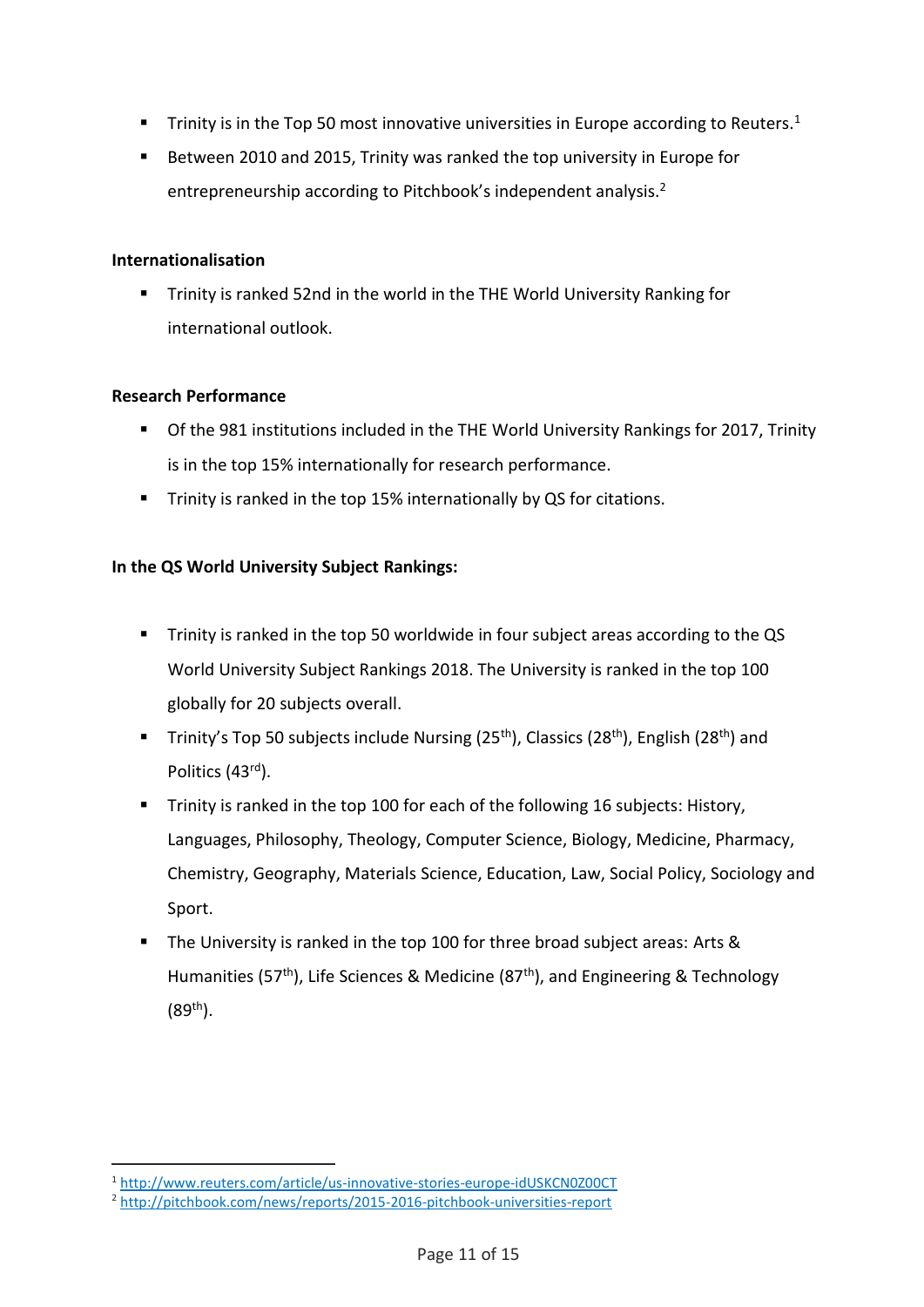## **Research Themes**



Ageing



Cancer



**Creative Arts Practice** 



**Creative Technologies** 



**Genes & Society** 



International **Development** 



Manuscript, Book and<br>Print Cultures



**Telecommunications** 



**Digital Engagement** 



**Identities in Transformation** 



**International Integration** 



Nanoscience



**Smart Sustainable Planet** 



**Digital Humanities** 



Immunology, **Inflammation & Infection** 



**Making Ireland** 



**Neuroscience** 



**Next Generation Medical Devices**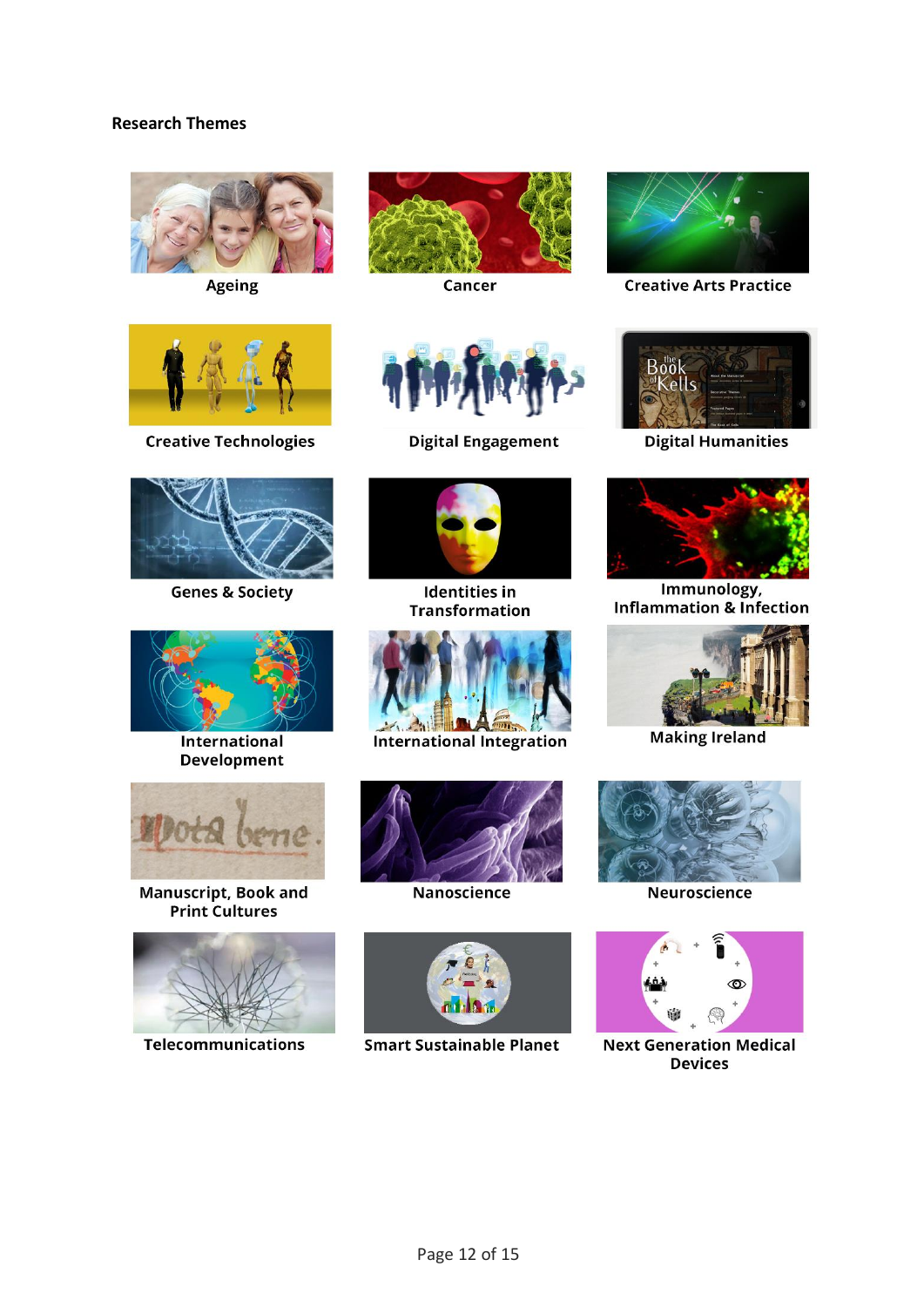#### **The Selection Process in Trinity**

The Selection Committee (Interview Panel) may include members of the Academic and Administrative community together with External Assessor(s) who are expert in the area. Applications will be acknowledged by email. If you do not receive confirmation of receipt within 1 day of submitting your application online, please contact the named Recruitment Partner on the job specification immediately and prior to the closing date/time.

Given the degree of co-ordination and planning to have a Selection Committee available on the specified date, the University regrets that it may not be in a position to offer alternate selection dates. Where applicants are unavailable, reserves may be drawn from a shortlist. Outcomes of interviews are notified in writing to applicants and are issued no later than 5 working days following the selection day.

In some instances the Selection Committee may avail of telephone or video conferencing. The University's selection methods may consist of any or all of the following: Interviews, Presentations, Psychometric Testing, References and Situational Exercises.

It is the policy of the University to conduct pre-employment medical screening/full preemployment medicals. Information supplied by applicants in their application (Cover Letter and CV) will be used to shortlist for interview.

Applications from non-EEA citizens are welcomed. However, eligibility is determined by the Department of Jobs, Enterprise and Innovation and further information on the Highly Skills Eligible Occupations List is set out in Schedule 3 of the Regulations [https://www.djei.ie/en/What-We-Do/Jobs-Workplace-and-Skills/Employment-](https://www.djei.ie/en/What-We-Do/Jobs-Workplace-and-Skills/Employment-Permits/Employment-Permit-Eligibility/Highly-Skilled-Eligible-Occupations-List/)[Permits/Employment-Permit-Eligibility/Highly-Skilled-Eligible-Occupations-List/](https://www.djei.ie/en/What-We-Do/Jobs-Workplace-and-Skills/Employment-Permits/Employment-Permit-Eligibility/Highly-Skilled-Eligible-Occupations-List/) and the Ineligible Categories of Employment are set out in Schedule 4 of the Regulations [https://www.djei.ie/en/What-We-Do/Jobs-Workplace-and-Skills/Employment-](https://www.djei.ie/en/What-We-Do/Jobs-Workplace-and-Skills/Employment-Permits/Employment-Permit-Eligibility/Ineligible-Categories-of-Employment/)[Permits/Employment-Permit-Eligibility/Ineligible-Categories-of-Employment/.](https://www.djei.ie/en/What-We-Do/Jobs-Workplace-and-Skills/Employment-Permits/Employment-Permit-Eligibility/Ineligible-Categories-of-Employment/) Non-EEA applicants should note that the onus is on them to secure a visa to travel to Ireland prior to interview. Non-EEA applicants should also be aware that even if successful at interview, an appointment to the post is contingent on the securing of an employment permit.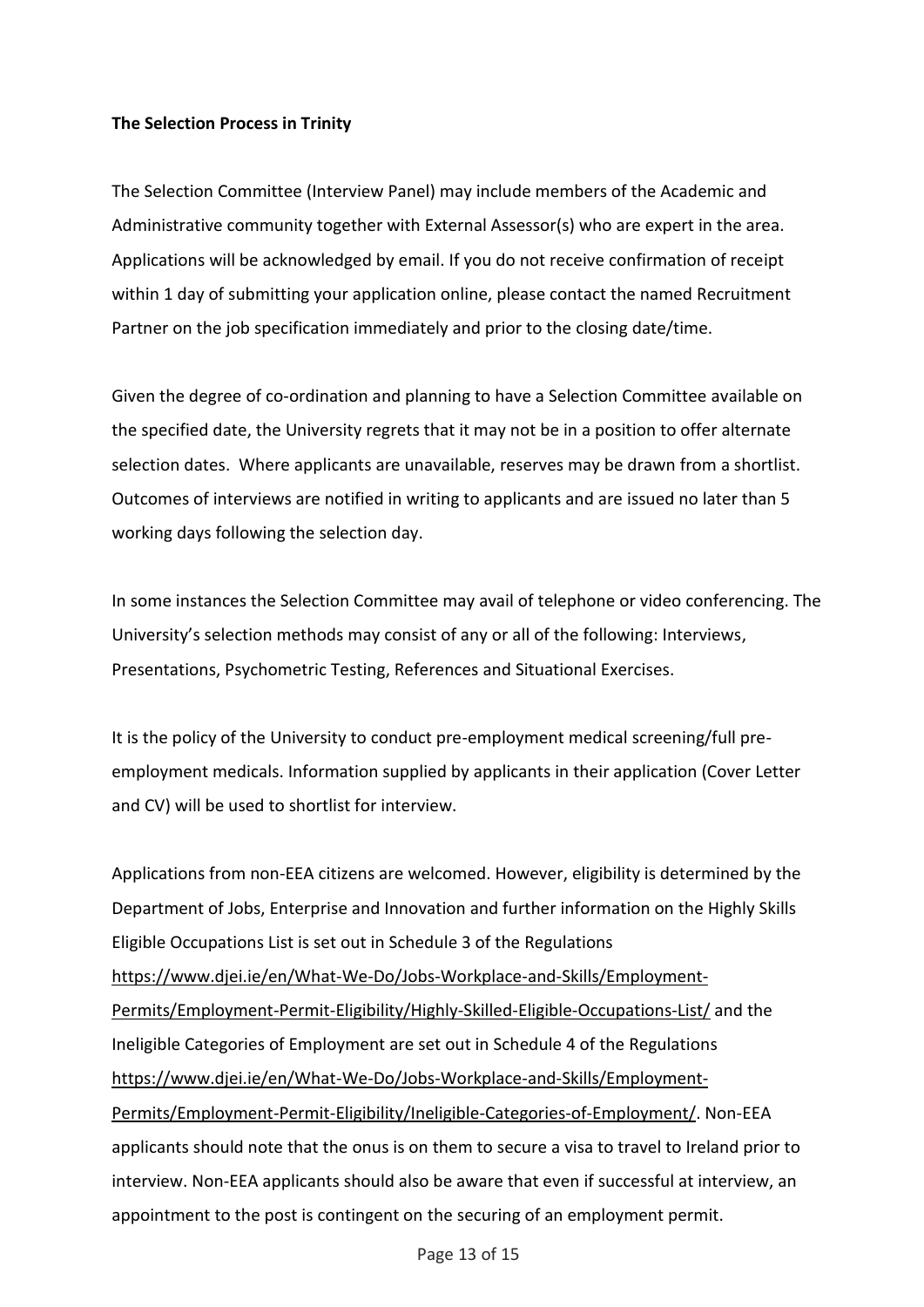## **Equal Opportunities Policy**

Trinity is an equal opportunities employer and is committed to employment policies, procedures and practices which do not discriminate on grounds such as gender, civil status, family status, age, disability, race, religious belief, sexual orientation or membership of the travelling community. On that basis we encourage and welcome talented people from all backgrounds to join our staff community. Trinity's Diversity Statement can be viewed in full at [https://www.tcd.ie/diversity-inclusion/diversity-statement.](https://www.tcd.ie/diversity-inclusion/diversity-statement)

#### **Pension Entitlements**

This is a pensionable position and the provisions of the Public Service Superannuation (Miscellaneous Provisions) Act 2004 will apply in relation to retirement age for pension purposes. Details of the relevant Pension Scheme will be provided to the successful applicant.

Applicants should note that they will be required to complete a Pre-Employment Declaration to confirm whether or not they have previously availed of an Irish Public Service Scheme of incentivised early retirement or enhanced redundancy payment. Applicants will also be required to declare any entitlements to a Public Service pension benefit (in payment or preserved) from any other Irish Public Service employment.

Applicants formerly employed by the Irish Public Service that may previously have availed of an Irish Public Service Scheme of Incentivised early retirement or enhanced redundancy payment should ensure that they are not precluded from re-engagement in the Irish Public Service under the terms of such Schemes. Such queries should be directed to an applicant's former Irish Public Service Employer in the first instance.